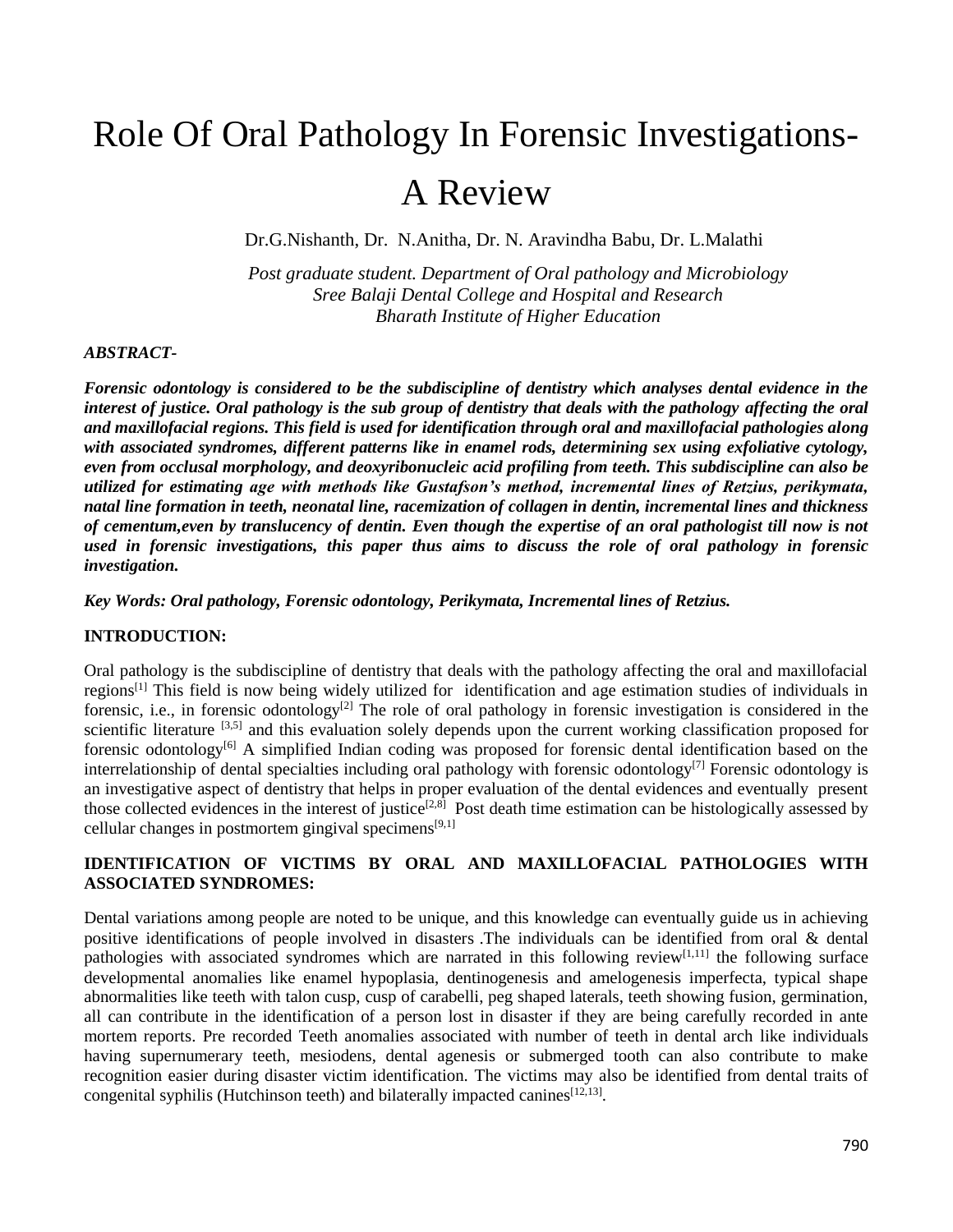#### **ENAMEL ROD PATTERNS:**

Biometrically, the undulated groups of enamel rods extending from the dentinoenamel junction to the external tooth surface forms specific patterns on tooth surface<sup>[14]</sup> These patterns of enamel rods are unique for each and every tooth in an individual, and the biometric study of enamel rod patterns from individual tooth for identification purpose is called ameloglyphics<sup>[15]</sup> It can be recorded from a tooth using cellulose acetate film, cellophane tape, or light body dental impression material $[16]$ 

#### **SEX DETERMINATION USING EXFOLIATIVE CYTOLOGY:**

Human dentition is influenced by genetic and environmental factors that determine the position of teeth in the  $arch^{[17,18]}$  The characteristic features of the teeth such as morphology, crown size, and root length will help to determine the sex of the individuals<sup>[19]</sup>.Confocal microscope in exfoliative cytology from scrapings of buccal mucosa of barr body positive cells can be used to identify sex of a particular individual<sup>[20]</sup>. Exfoliative cytology can be done using acridine orange, aceto orcein, or Papanicolaou stains<sup>[20, 23]</sup> There is a significant decrease in the cell size ranging from 0.002 to 0.017 mm/sq with aging, evident with exfoliative study using Papanicolaou stain<sup>[22]</sup>. The sex of a male individual is determined from the pulp tissue stained with quinacrine mustard for fluorescent Y chromosome<sup>[24]</sup>. The amelogenin gene in enamel may present as identical genes in females and different genes in males $[24,25]$ 

## **METHODS OF AGE ESTIMATION:**

Oral pathology plays an important role in age estimation studies, which are mainly carried out using ground sections of teeth<sup>[1]</sup> Ground sections are generally done maintaining the proper integrity of the tooth since no chemicals are added. The techniques that are followed to estimate age that too using teeth include Gustafson's technique, incremental lines of Retzius, perikymata, natal line formation in teeth, neonatal line, incremental lines of cementum, thickness of the cementum, and translucency of dentin.[6]

**1.Incremental lines of Retzius:** Incremental lines of Retzius represent the discrepancy in the rhythmic mineralization of enamel prisms<sup>[26]</sup> This rhythmic mineralization appearing in enamel may be influenced by metabolic disturbances so that the lines may appear closer or the rest periods may be prolonged<sup>[1]</sup>. In forensic odontology, incremental lines of Retzius act as a tool in the chronological mapping of dental development as evident from scanning electron microscopy $[27]$ 

**2.Perikymata**: Perikymata can be described as imbrication lines or in other words "the number and spacing of incremental markings at the enamel surface.<sup>"[1]</sup> They are important indicators of the growth patterns of the teeth since they provide information on time of crown development and the underlying developmental processes<sup>[28]</sup>

**3.Natal line formation in teeth**: The natal line formations (either pre or post) in teeth are considered as birth indicator<sup>[29]</sup> These natal lines are more common in both enamel and dentin of deciduous teeth and permanent first molars which indicate the development during the transitional period between intra- and extra-uterine environments<sup>[1]</sup>

**4.Neonatal line**: The neonatal line is a hypomineralized structure in the enamel matrix which is believed due to disturbances in the enamel secretion stage<sup>[30]</sup>. The presence of neonatal line indicates live birth by measuring the amount of postnatal hard tissue formation<sup>[31,32]</sup>. In a populace study reported from north focal Poland, an away from in the width of the neonatal line was seen alongside an abatement in the youngster's age at death $[33]$  Late proof recommends that neonatal lines are created because of change in the measurement, heading, and level of mineralization of the veneer crystals and is considered as generous proof in child murder cases brought under the steady gaze of the law in India<sup>[34]</sup>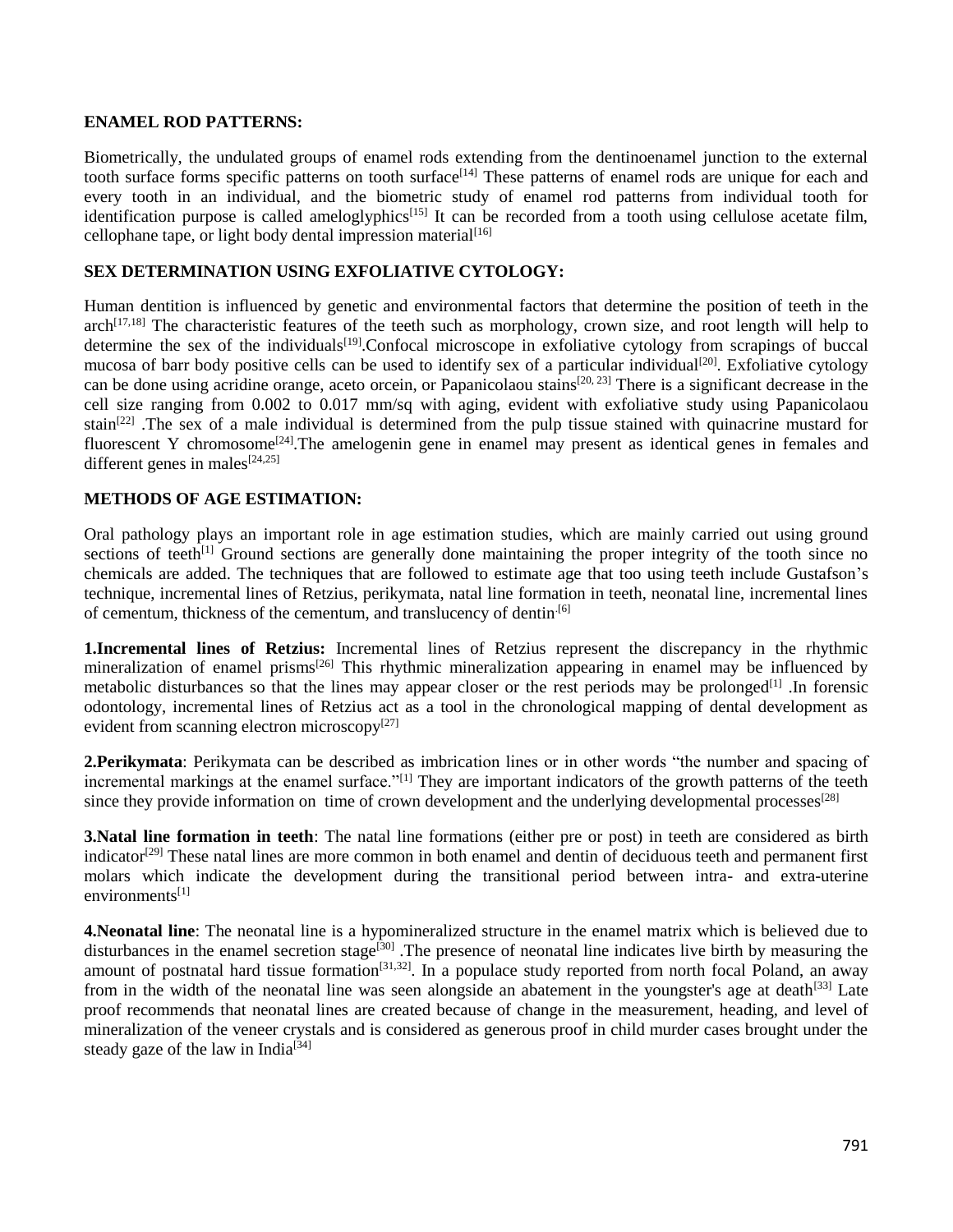**5. Cemental incremental lines:** The incremental lines of cementum will guide to determine the age of adults<sup>[35]</sup> A major disadvantage of this method is that the tooth cannot be salvaged (the tooth may either be extracted or sectioned) so mostly it is not practical among living individuals $[1]$ 

**6. Thickness of the cementum**: The thickness of the cementum will aid in age estimation<sup>[36]</sup>. It was observed that the thickness of cementum is more statistically evident at the apex compared to the one-third of the root length from the apex $[37]$ 

**7.Translucency of dentin**: The dentinal translucency is used frequently to estimate age because of its accuracy and simplicity<sup>[38]</sup>. The estimation of dentinal translucency in elderly individuals is not feasible because the junction at translucent and nontranslucent zones is irregular<sup>[1]</sup> Age estimation using the dentinal translucency is more accurate in the methods by Singhal et al. and by Prince and Ubelaker, with respect to that of Lamendin<sup>[38]</sup>

## **DNA MATCHING IN FORENSIC ODONTOLOGY:**

Following the failure of conventional dental methods, identification with the help of DNA (deoxyribonucleic acid) material from teeth can provide the necessary link to prove identity. Teeth provide an excellent source of DNA and they are found within distinct locations of the tooth. DNA can be extracted from the internal dental sites like coronal pulp, odontoblastic processes, accessory canals, cellular cementum, radicular canals. Following which it can be processed and matched with an pre recorded ante mortem report or with parent or sibling [39]. The principal laboratory techniques used to compare and evaluate fragments of DNA material from a suspect or victim are restriction fragment length polymorphism (RFLP) and polymerase chain reaction (PCR) analyses.

## **CONCLUSION:**

This article aims at sensitizing the dental fraternities around the globe to make them well aware about the actual relationship of oral pathology with forensic odontology. Perhaps this review helped to clear out the necessity of oral pathologists in mass disaster scenarios and the benefit out of it.

#### **References:**

1. Shamim T. Forensic odontology. J Coll Physicians Surg Pak 2012;22:240-5.

2. Divakar KP. Forensic odontology: The new dimension in dental analysis. Int J Biomed Sci 2017;13:1-5. 3. Shamim T. Publication trends in the journal of forensic dental sciences 2009-2012. J Scientometric Res 2013;2:152-6.

4. Shamim T. The relationship of forensic odontology with various dental specialties in the articles published in the journal of forensic odonto-stomatology from 2005 to 2012. Indian J Dent 2015;6:75-80. 5. Thetakala RK, Chandrashekar BR, Sunitha S, Sharma P. The relationship of forensic odontology with various dental specialties in the articles published in a national and an international forensic odontology journal: A 5-year content analysis. J Forensic Dent Sci 2017;9:65-72.

6. Shamim T. A new working classification proposed for forensic odontology. J Coll Physicians Surg Pak 2011;21:59.

7. Shamim T. A simplified Indian coding proposed for forensic dental identification. J Coll Physicians Surg Pak 2014;24:609-10.

8. Shamim T, Varghese VI, Shameena PM, Mahesh MR. Forensic odontology to the rescue: A case report. Med Legal Update 2006;6:115-8.

9. Yadav AB, Angadi PV, Kale AD, Yadav SK. Histological assessment of cellular changes in postmortem gingival specimens for estimation of time since death. J Forensic Odontostomatol 2015;33:19-26.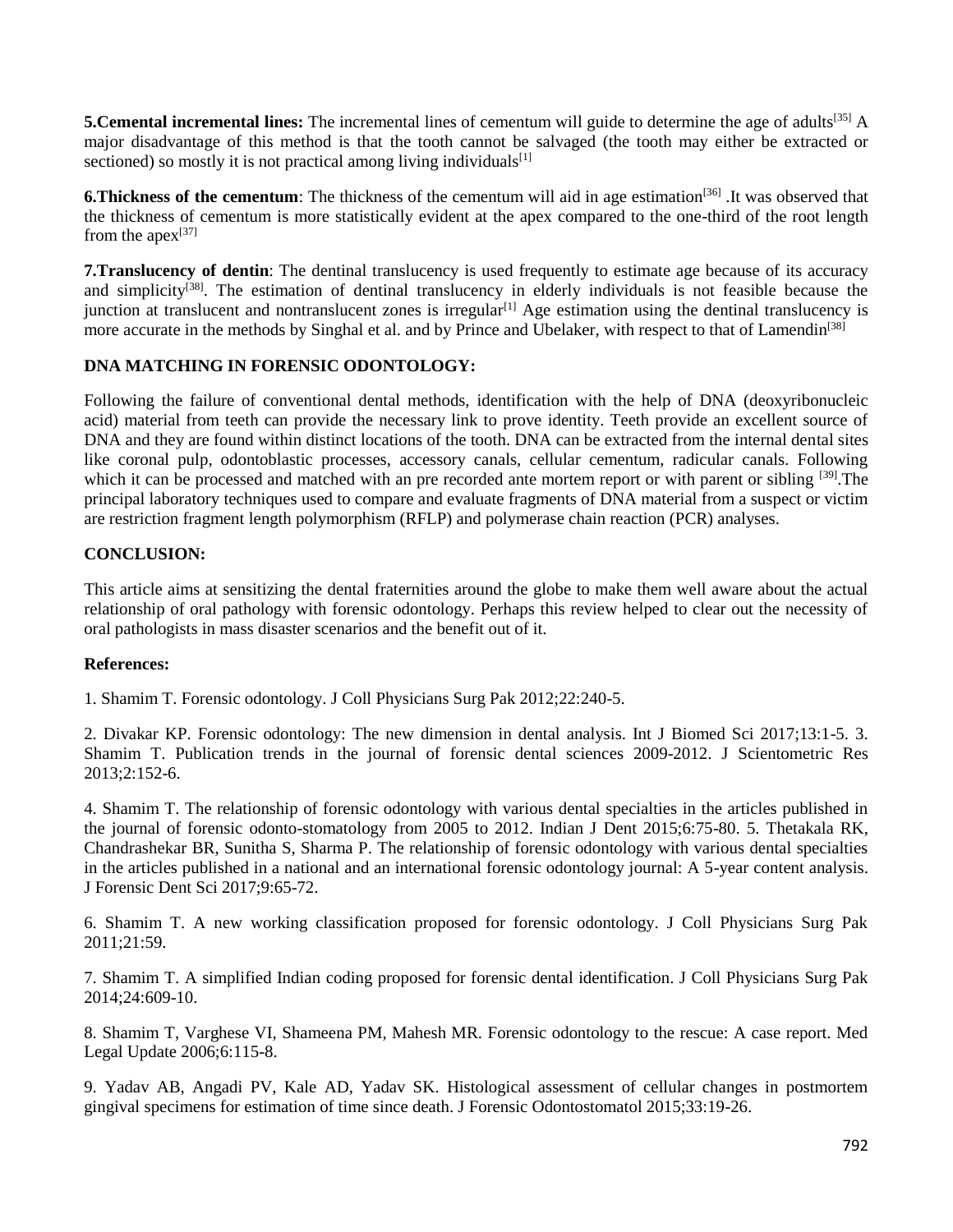10. Mahalakshmi V, Gururaj N, Sathya R, Sabarinath TR, Sivapathasundharam B, Kalaiselvan S, et al. Assessment of histological changes in antemortem gingival tissues fixed at various time intervals: A method of estimation of postmortem interval. J Forensic Dent Sci 2016;8:114.

11. Rajshekar M, Mithun T, Idiculla JJ, Tennant M. Developmental anomalies of teeth and their applications in forensic odontology. Eur J Forensic Sci 2016;3:39-49.

12. Shamim T, Renjini PS. Dental traits of congenital syphilis revisited in dental outpatient department (OPD). Head Neck Pathol 2017;11:517-8.

13. Shamim T, Renjini PS. Asymptomatic bilateral maxillary and mandibular impacted permanent canines: Serendipity in Dental Outpatient Department. J Korean Assoc Oral Maxillofac Surg 2017;43:427-8.

14. Manjunath K, Sivapathasundharam B, Saraswathi T. Efficacy of various materials in recording enamel rod endings on tooth surface for personal identification. J Forensic Dent Sci 2011;3:71-6.

15. Juneja M, Juneja S, Rakesh N, Bhoomareddy Kantharaj YD. Ameloglyphics: A possible forensic tool for person identification following high temperature and acid exposure. J Forensic Dent Sci 2016;8:28-31.

16. Christopher V, Murthy S, Ashwinirani SR, Prasad K, Girish S, Vinit SP, et al. Can dead man tooth do tell tales? Tooth prints in forensic identification. J Forensic Dent Sci 2017;9:47.

17. Shamim T, Varghese VI, Shameena PM, Sudha S. Human bitemarks: The tool marks of the oral cavity. J Indian Acad Forensic Med 2006;28:52-4.

18. Chidambaram R. Forensic odontology: A Boon to community in medico-legal affairs. JNMA J Nepal Med Assoc 2016;54:46-54.

19. Shamim T, Sudha S, Shameena PM, Varghese VI. An insight to forensic odontology. Kerala Dent J 2006;29:45-7.

20. Reddy DS, Sherlin HJ, Ramani P, Prakash PA. Determination of sex by exfoliative cytology using acridine orange confocal microscopy: A short study. J Forensic Dent Sci 2012;4:66-9.

21. Datar U, Angadi PV, Hallikerimath S, Kale AD. Cytological assessment of barr bodies using aceto-orcein and papanicolaou stains in buccal mucosal smears and their sex estimation efficacy in an Indian sample. Acta Cytol 2013;57:516-21.

22. Shetty DC, Wadhwan V, Khanna KS, Jain A, Gupta A. Exfoliative cytology: A possible tool in age estimation in forensic odontology. J Forensic Dent Sci 2015;7:63-6.

23. Baby TK, Thomas P, Palani J, Pillai RK, Ramakrishnan BP. Sex determination efficacy of papanicolaou and acriflavine schiff stains in buccal smears. J Forensic Dent Sci 2017;9:46.

24. Shamim T, Varughese VI, Shameena PM, Sudha S. Forensic odontology: A new perspective. Med Legal Update 2006;6:1-4.

25. Praveen Kumar ST, Aswath N. DNA isolation from teeth by organic extraction and identification of sex of the individual by analyzing the AMEL gene marker using PCR. J Forensic Dent Sci 2016;8:18-21.

26. Simmer JP, Papagerakis P, Smith CE, Fisher DC, Rountrey AN, Zheng L, et al. Regulation of dental enamel shape and hardness. J Dent Res 2010;89:1024-38.